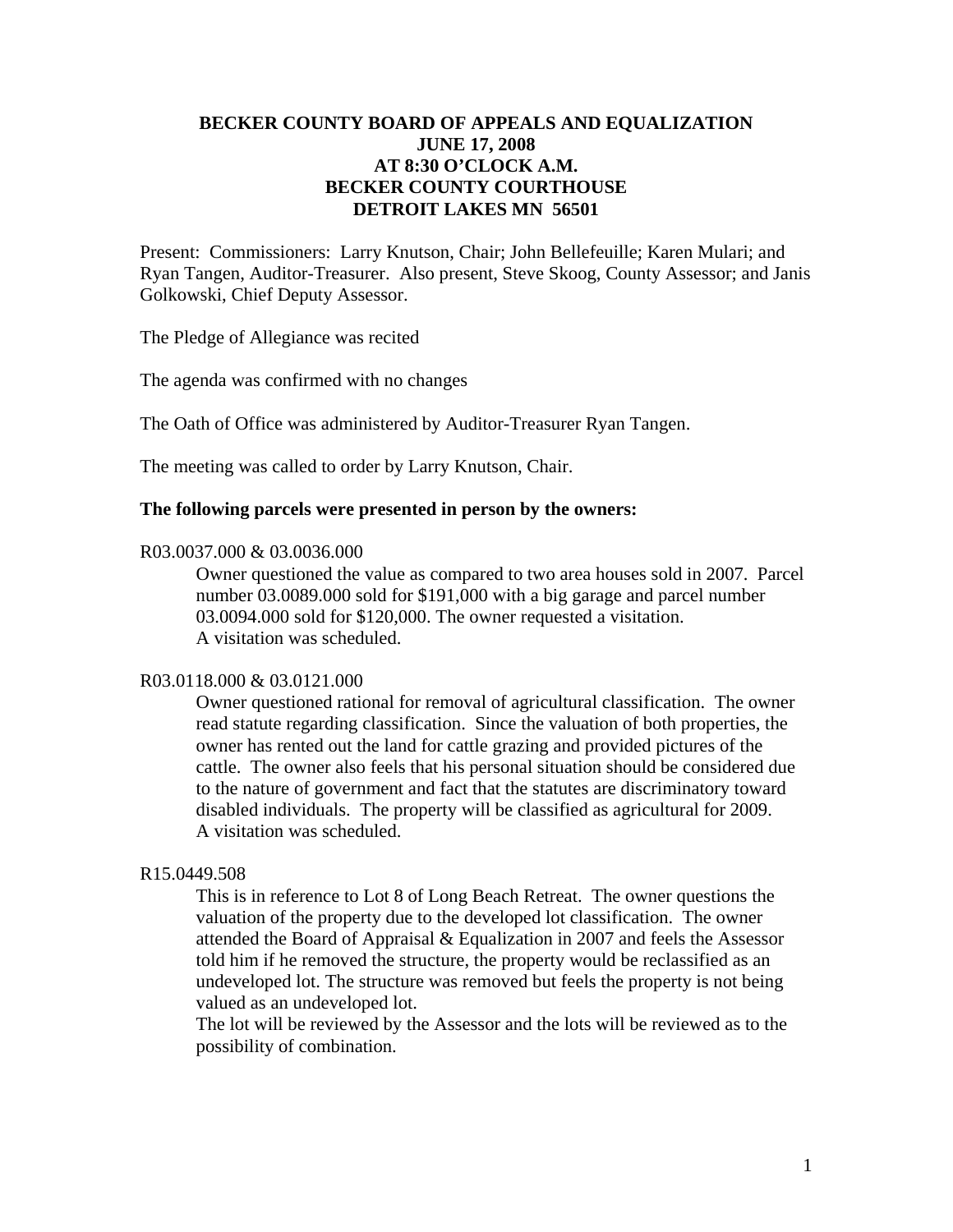#### R06.0610.507

The owner has lot 7 of Cormorant Park Place PUD. The owner feels the valuation is too high due to the site valuation assessed on each of the lots. They had been told that the back lots had been given a 20% discount. The owner states that lot 7 does not have a view of the lake and is therefore a back lot making it eligible for the discount. The Assessor explained that the discount is based upon salability. The owners request a review of the discounts.

Skoog is going to review and return his findings.

## R08.0631.000

 The owner and the contract for deed holder feel the property is overvalued due to the amount of wasteland on the property created by beaver issues. A recommendation from an appraiser was presented recommending an approximate value of \$1,000 per acre. The township did lower the value of the property to \$85,300 at their meeting. The owner doesn't feel there is legal access to the property.

A visitation and review was scheduled.

### R19.0719.000

The owner feels the valuation of the property is too high based upon the sale of an adjacent property at an amount of \$16,700. The owner feels the lot is considered unbuildable. The Assessor is recommending a valuation of \$17,700.

## R15.0156.000, 15.0157.000, 15.0159.000 & 15.0160.000

The owner feels the valuation of 15.0156.000 is too high due to the amount of wasteland. The owner feels the valuation of 15.0159.000 is too high due to poor lake access. The owner feels 15.0157.000 is over valued due to the large amount of wasteland and the lake access is poor due to steep drop-off. The owner feels 15.0160.000 is overvalued due to the large percentage of wasteland and the lake access is poor due to slope. The owner presented a summary of an appraisal completed in 2008. The values are \$353,000, \$102,000, \$60,000 and \$17,500 respectively.

A review will be completed Skoog and a recommendation returned.

## R24.0053.000 & 24.0053.001

The owner feels there was an error when it was classified as residential nonhomestead. The owner also presented an appraisal of the existing property. Parcel number 24.0053.001 was changed to non-homestead due to the addition of a dwelling. The owner presented an original appraisal. The owner stated it was a dwelling for a father-in-law.

A visitation and review was scheduled.

## **Letters and Items presented by the Assessor**

# R15.0449.503 15.0449.502

The owner of the property questions the value of the property. Skoog recommends taking no action.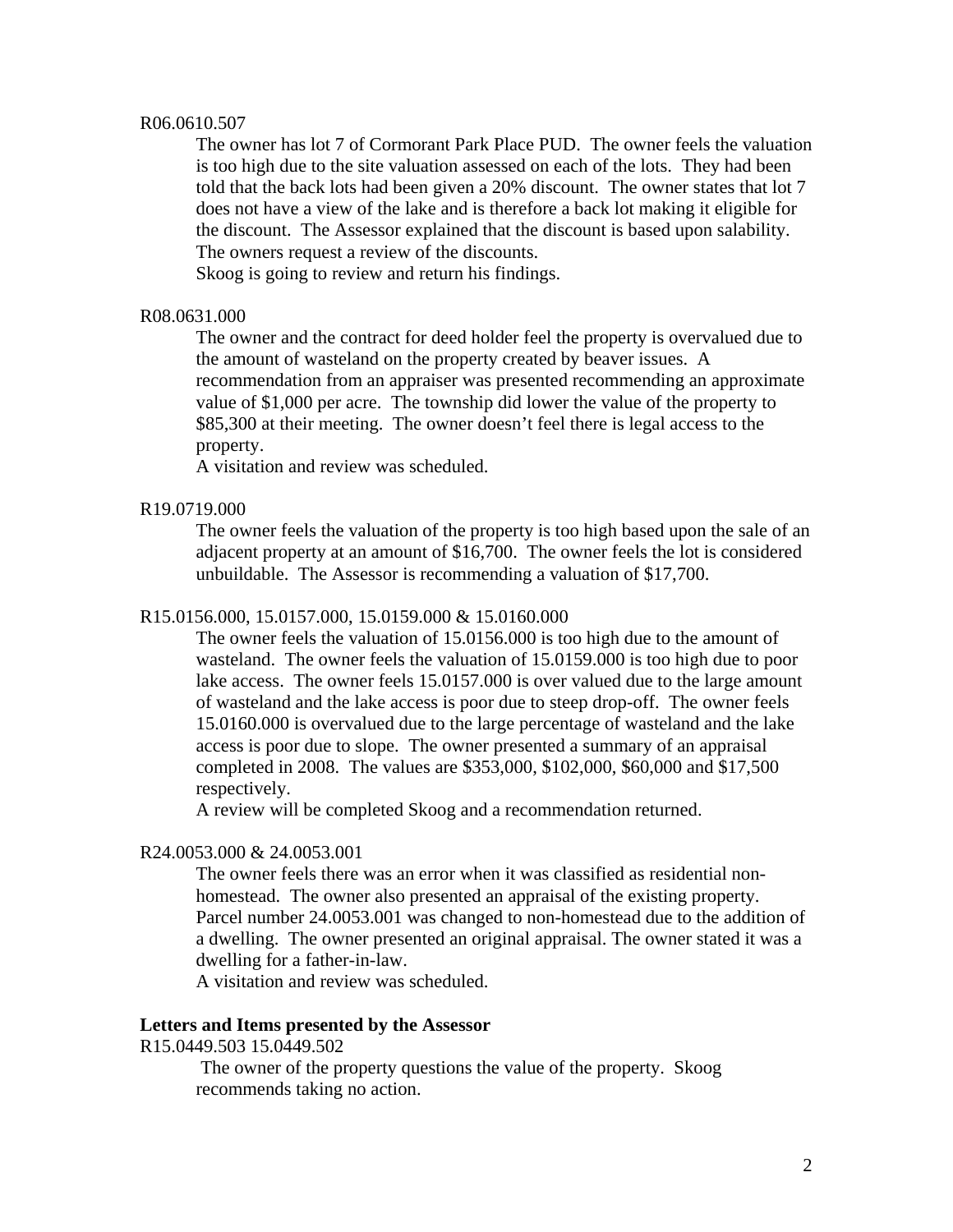### R49.0001.510 & 49.0001.540

The owner feels the property should be classified as agricultural. Skoog recommends changing the classification back to agricultural.

# R05.0122.000

The owner feels the property is overvalued due to lack of access. Skoog recommends adjusting the valuation of the buildings resulting in a decrease to \$128,400.

## R49.2471.076

The owner feels the property is overvalued due to the fact it is a holding pond. Skoog recommends decreasing the valuation to \$13,400.

## R15.0105.000

The owner feels the cabin is overvalued. Skoog is recommending no change.

### R04.0072.000, 04.0078.000 & 04.0056.000

The owner feels the property is overvalued due to shore land regulations and the limited access. Skoog recommends the valuation of 04.0072.000 be decreased to \$237,500, 04.0078.000 be decreased to \$18,900 and 04.0056.000 be decreased to \$46,100 and change the classification from Agricultural to Seasonal Recreational.

## R19.0121.000

The owner feels the property is overvalued due to access and build ability. Skoog recommends decreasing the value to \$61,800.

Skoog will review and return a recommendation.

Board to recess. Board will reconvene June 24, 2008 at 10:00 A.M. in the Board of Commissioners Room. Motion by Mulari, second by Bellefeuille, carried.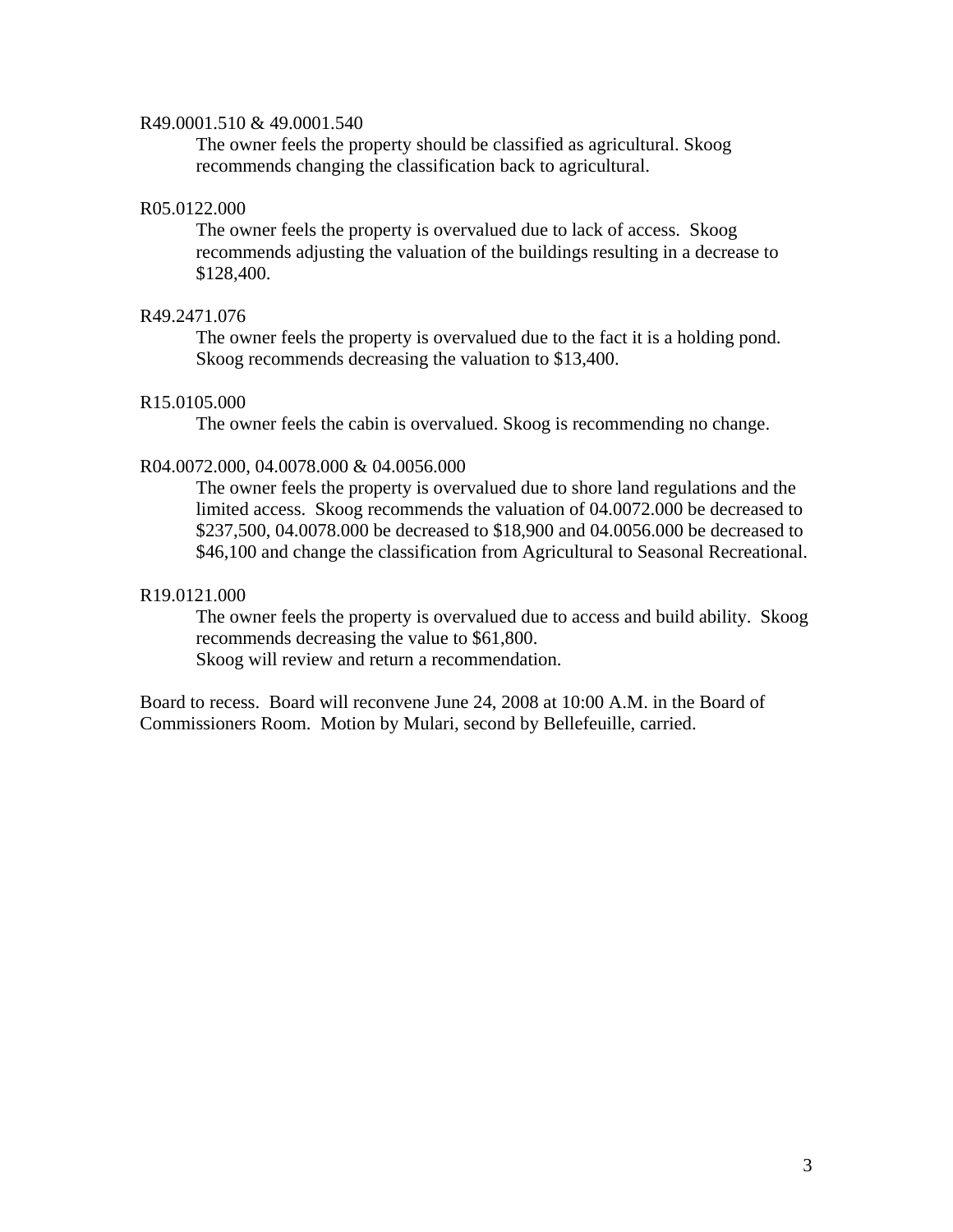# **BECKER COUNTY BOARD OF APPEALS AND EQUALIZATION CONTINUATION JUNE 24, 2008 AT 10:00 O'CLOCK A.M. BECKER COUNTY COURTHOUSE DETROIT LAKES MN 56501**

Present: Commissioners: Larry Knutson, Chair; Harry Salminen, Vice-Chair; John Bellefeuille, Karen Mulari, Barry Nelson, and Ryan Tangen, Auditor-Treasurer. Also present, Steve Skoog, County Assessor; and Janis Golkowski, Chief Deputy Assessor.

The Oath of Office was administered by Auditor-Treasurer Ryan Tangen.

The meeting was called to order by Larry Knutson, Chair.

# **The following parcels were presented in person by the owners:**

# R03.0037.000 & 03.0036.000

 Owner questioned the value as compared to two area houses sold in 2007. Parcel number 03.0089.000 sold for \$191,000 with a big garage and parcel number 03.0094.000 sold for \$120,000. The owner requested a visitation. A visitation was scheduled by Mulari and Skoog.

Decision:

Reduce the valuation of parcel 03.0037.000 by \$12,800 from \$264,500 to \$251,700 and not to take action on parcel 03.0036.000. Motion Salminen, second by Mulari, carried.

## R03.0118.000 & 03.0121.000

Owner questioned rational for removal of agricultural classification. The owner read statute regarding classification. Since the valuation of both properties, the owner has rented out the land for cattle grazing and provided pictures of the cattle. The owner also feels that his personal situation should be considered due to the nature of government and fact that the statutes are discriminatory toward disabled individuals. The property will be classified as agricultural for 2009. A visitation was scheduled by Mulari and Skoog.

## Decision:

Change the classification from residential to agricultural due to the nature of the current activities on both parcels. Motion by Mulari, second by Salminen, carried.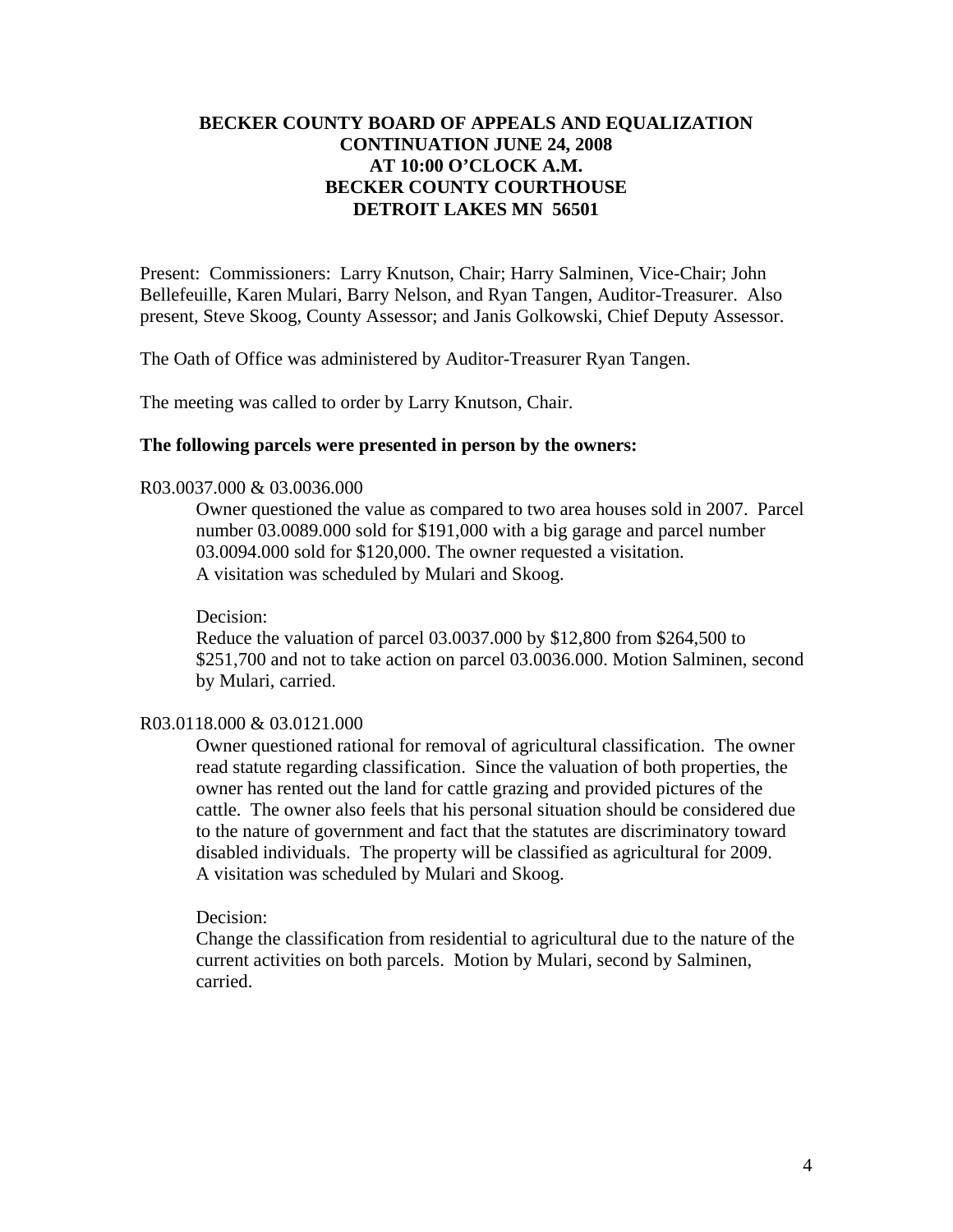### R15.0449.508

This is in reference to Lot 8 of Long Beach Retreat. The owner questions the valuation of the property due to the developed lot classification. The owner attended the Board of Appraisal & Equalization in 2007 and feels the Assessor told him if he removed the structure, the property would be reclassified as an undeveloped lot. The structure was removed but feels the property is not be valued as an undeveloped lot.

The lot will be reviewed by the Assessor and the lots will be reviewed as to the possibility of combination.

## Decision:

No action. Three of the four parcels could be combined into one parcel possibly resulting in a reduced valuation. A letter will be sent from the A-T as the process of combining the parcels. Motion for no change by Salminen, second by Nelson, carried.

### R06.0610.507

The owner has lot 7 of Cormorant Park Place PUD. The owner feels the valuation is too high due to the site valuation assessed on each of the lots. They had been told that the back lots had been given a 20% discount. The owner states that lot 7 does not have a view of the lake and is therefore a back lot making it eligible for the discount. The Assessor explained that the discount is based upon salability. The owners request a review of the discounts.

Skoog is going to review and return his findings.

Decision:

Motion for no action by Mulari, second by Salminen, carried.

#### R08.0631.000

 The owner and the contract for deed holder feel the property is overvalued due to the amount of wasteland on the property created by beaver issues. A recommendation from an appraiser was presented recommending an approximate value of \$1,000 per acre. The township did lower the value of the property to \$86,100 at their meeting. The owner doesn't feel there is legal access to the property.

A visitation and review was scheduled by Bellefeuille and Skoog.

### Decision:

The visitation found that most of the property is marginal and that access is an issue. Reduce the value by \$22,000 from \$86,100 to \$64,100. Motion by Bellefeuille, second by Salminen, carried.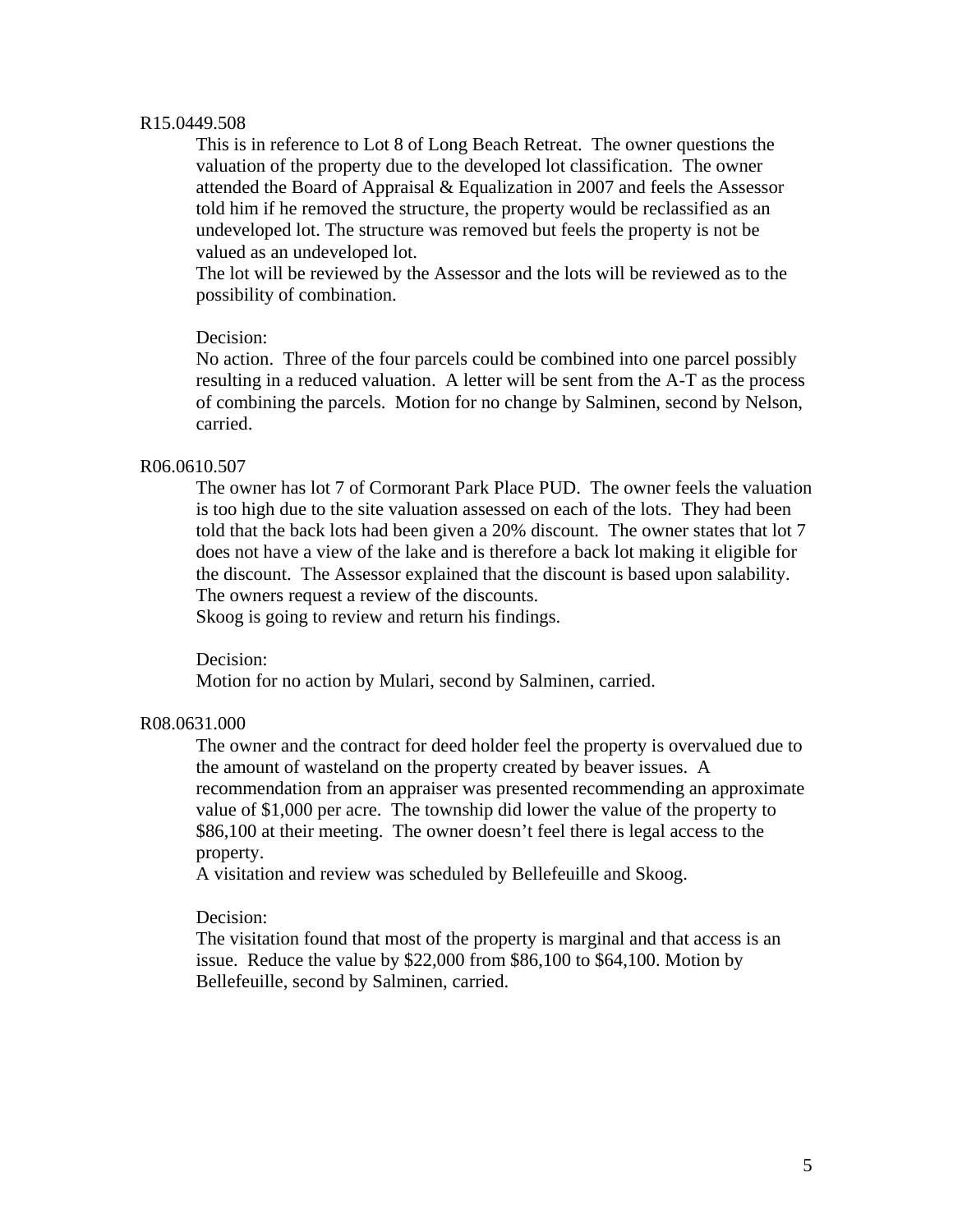#### R19.0719.000

The owner feels the valuation of the property is too high based upon the sale of an adjacent property at an amount of \$16,700. The owner feels the lot is considered unbuildable. The Assessor is recommending a valuation of \$17,700.

#### Decision:

A review finds the lot to be marginal resulting in a decrease by \$18,700 from 36,400 to \$17,700. Motion by Salminen, second by Bellefeuille carried

## R15.0156.000, 15.0157.000, 15.0159.000 & 15.0160.000

The owner feels the valuation of 15.0156.000 is too high due to the amount of wasteland. The owner feels the valuation of 15.0159.000 is too high due to poor lake access. The owner feels 15.0157.000 is over valued due to the large amount of wasteland and the lake access is poor due steep drop-off. The owner feels 15.0160.000 is overvalued due to the large percentage of wasteland and the lake access is poor due to slope. The owner presented a summary of an appraisal completed in 2008. The values are \$353,000, \$102,000, \$60,000 and \$17,500 respectively.

A review will be completed Skoog and a recommendation returned. A visitation was scheduled by Skoog and Knutson

# Decision:

The lake access and shoreline is marginal. Reduce the values of parcels 15.0157.000 by \$53,400 from \$250,100 to \$ 196,700, 15.0159.000 by \$17,100 from \$148,800 to \$131,700, 15.0160.000 by \$5,500 from \$53,200 to \$47,700 and no action taken on 15.0156.000. Motion by Salminen, second by Tangen, carried.

### R24.0053.000 & 24.0053.001

The owner feels there was an error when it was classified as residential nonhomestead. The owner also presented an appraisal of the existing property. Parcel number 24.0053.001 was changed to non-homestead due to the addition of a dwelling. The owner presented an original appraisal. The owner stated it was a dwelling for a father-in-law.

A visitation and review was scheduled by Skoog.

### Decision:

Remove the personal property mobile home from 24.0053.000 and reduce the valuation by \$43,600 from 94,000 to 54,000 and reduce the value of 24.0053.001 by 30,500 from 107,000 to 76,500. Motion by Salminen, second by Nelson, carried.

#### M 24.8038.000

Add personal property for mobile home removed from 24.0053.000 establishing a value of \$30,000.

Motion by Nelson, second by Mulari, carried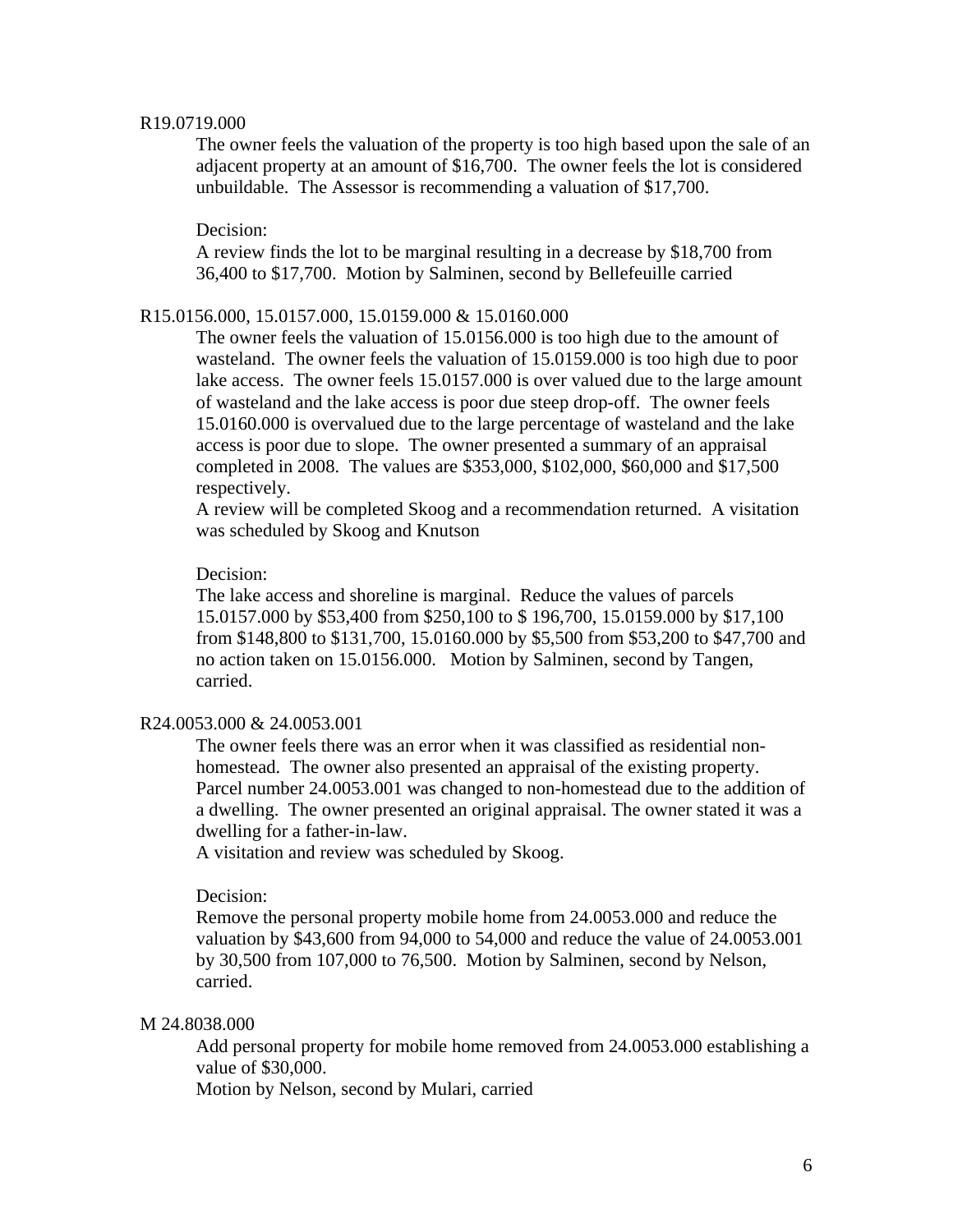#### **Letters and Items presented by the Assessor**

R15.0449.503 & 15.0449.502

The owner of the property questions the value of the property. Skoog recommends taking no action. Decision:

Motion for no action by Nelson, second by Salminen, carried.

# R49.0001.510 & 49.0001.540

The owner feels the property should be classified as agricultural. Skoog recommends changing the classification back to agricultural. Decision:

Change classification from residential to agricultural on both parcels. Motion by Nelson, second by Mulari, carried.

# R05.0122.000

The owner feels the property is overvalued due to lack of access. Skoog recommends adjusting the valuation of the buildings resulting in a decrease to \$128,400.

### Decision:

Reduce the valuation by \$18,000 from \$146,400 to \$128,400. Motion by Tangen, second by Salminen, carried.

## R49.2471.076

The owner feels the property is overvalued due to the fact it is a holding pond. Skoog recommends decreasing the valuation to \$13,400.

# Decision:

The lot is non-conforming. Reduce the valuation by \$8,900 from \$22,300 to \$13,400. Motion by Bellefeuille, second by Salminen, carried.

#### R15.0105.000

The owner feels the cabin is overvalued. No change recommended by the Assessor.

Motion for no action by Mulari, second by Bellefeuille, carried.

#### R04.0072.000, 04.0078.000 & 04.0056.000

The owner feels the property is overvalued due to shore land regulations and the limited access. Skoog recommends the valuation of 04.0072.000 be decreased to \$237,500, 04.0078.000 be decreased to \$18,900 and 04.0056.000 be decreased to \$46,100 and change the classification from Agricultural to Seasonal Recreational.

## Decision:

Based on the revised assessment by the local assessor decreasing the quality of the lake shore, reduce the valuation of parcels 04.0072.000 by \$80,000 from 317,500 to \$237,500, reduce 04.0078.000 by \$5,800 from \$24,700 to \$18,900 and reduce 04.0056.000 by \$40,000 from \$86,100 to \$46,100 also changing the classification from Agricultural to seasonal recreational on 04.0056.000.